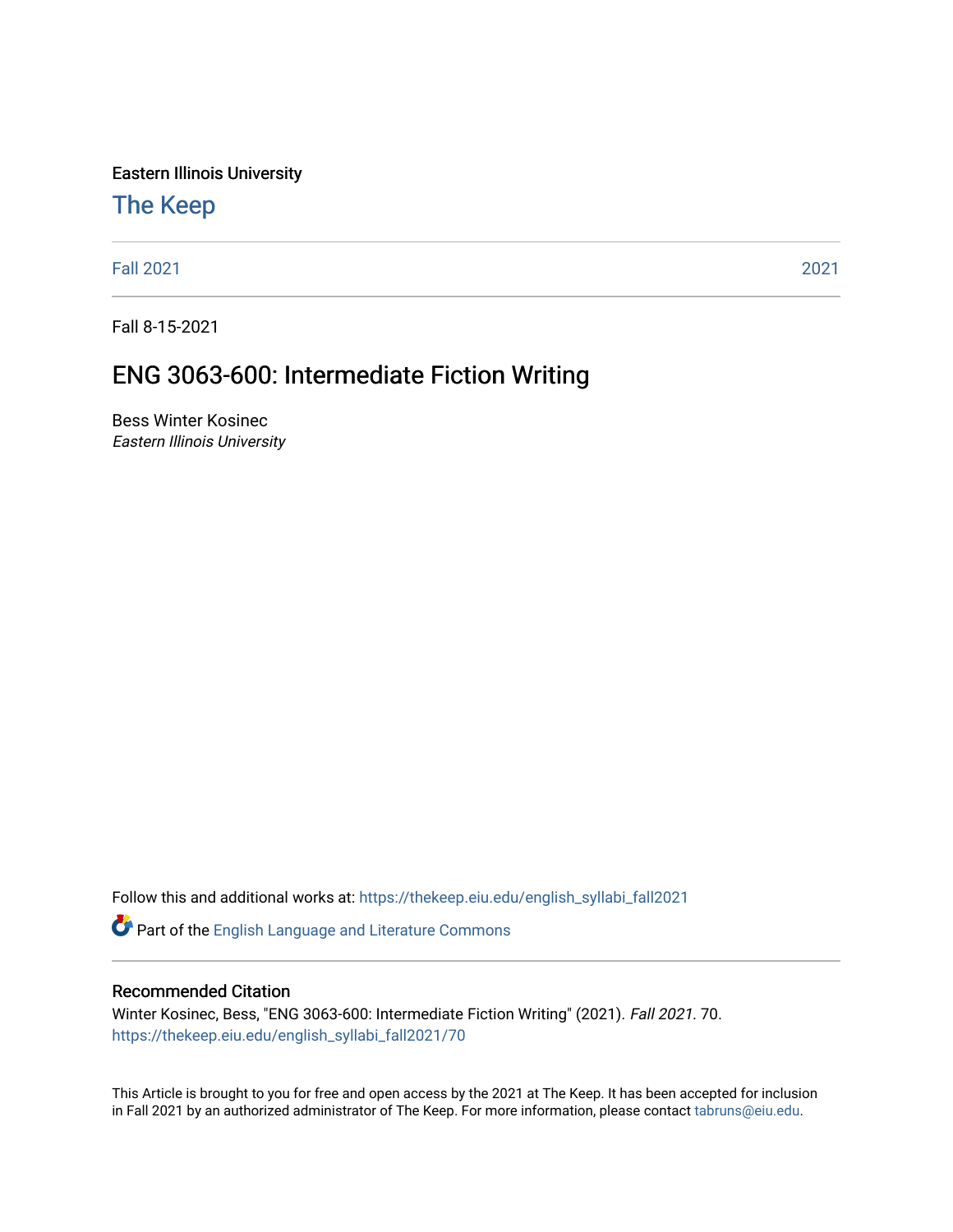# English 3063 **Intermediate Fiction Eastern Illinois University Fall 2021**

**Instructor** Dr. Bess Winter bwkosinec@eiu.edu Office: Office hours held online this semester

#### **Digital Office Hours**

Mondays & Tuesdays  $-1:30$ p.m. $-3:00$  p.m. Wednesdays $-1:30$ p.m.-2:30pm, or by appointment (\*These times may change mid-semester, as I will likely be abroad and in a different time zone)

### **Texts & Materials**

- A blank notebook. Choose something that makes you want to write in it.
- A good pen. Choose something that makes you want to write with it.
- *Writing Fiction, Janet Burroway, Elizabeth Stuckey-French & Ned Stuckey-French,* 8th ed.
- Selected readings *(available on d2l)*

# **Course Description**

*Catalog description:* (3-0-3) F. An intermediate course centered on the writing of fiction. Class time will be devoted to writing, reading, and discussion of fiction. WC

This class is not a "class" in the traditional sense. When we come together in this group we become a community of writers. Think 1920s Paris, Algonquin Round Table, the Harlem Renaissance, the Beat Poets. We share ideas, we question societal assumptions, and we challenge ourselves and each other. Debate and dialogue are encouraged here, as the only way to grow as a writer is to grow as a person, and to become a keen observer of other people. Most importantly, the success of the class depends on your contribution, your voice, your empathy toward your classmates and yourselves. And, of course, your willingness to spend time hacking it out at the keyboard.

The chief goal of this course, then, will be to take your writing from the level of a hobby or interest to an artistic practice, and to give you the tools you need to be able to speak critically about the craft of fiction. You will be fully expected to assume the role of writer and put in significant work this semester—and graded on your engagement with the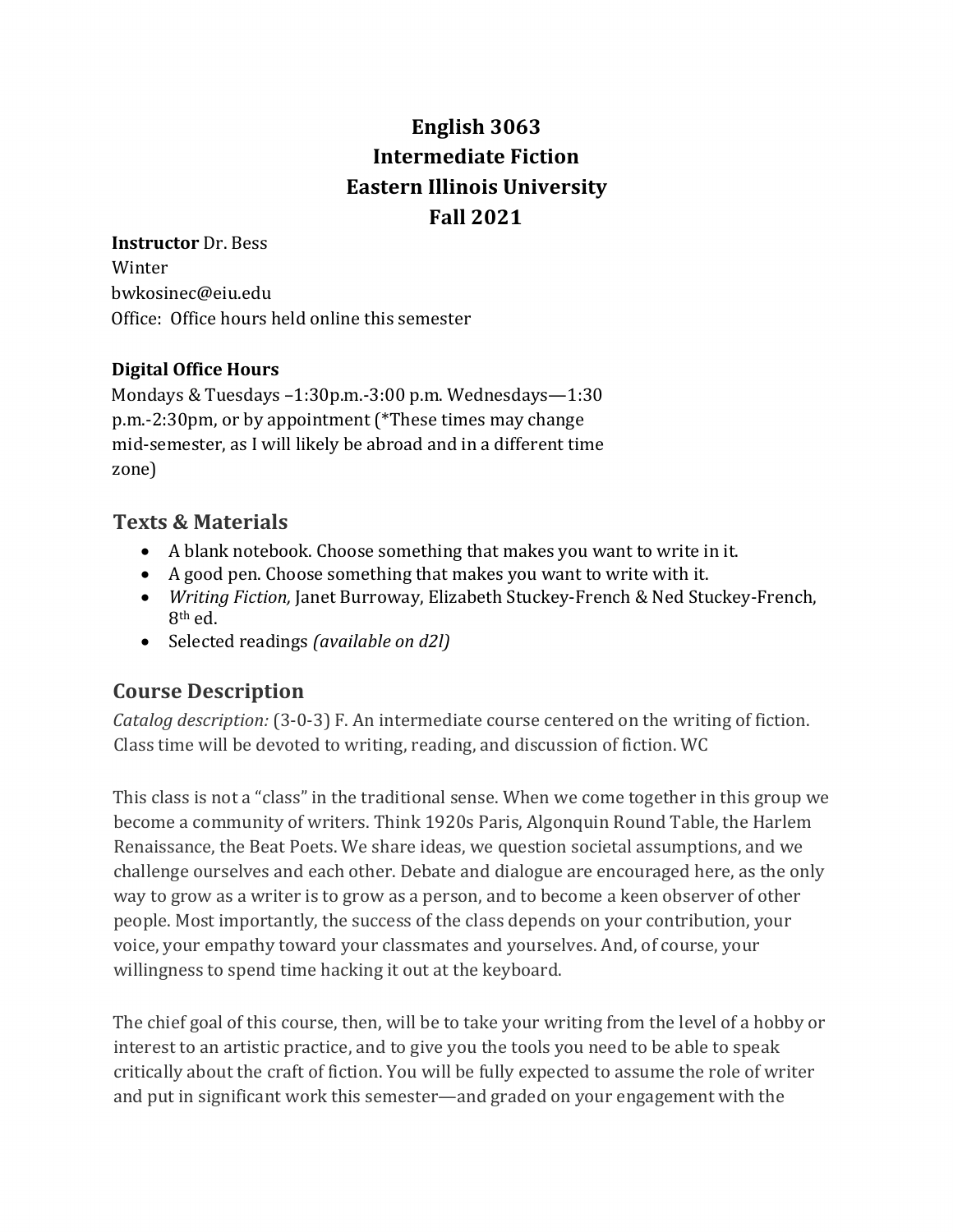process: the whole messy, exciting, sometimes scary business of creating, workshopping, and revising stories. You will also be encouraged to explore how your fascinations make your writing unique and fully yours.

If you write and revise consistently, read voraciously, and engage deeply in class discussion, you will undoubtedly be a better writer by the end of the term.

#### *By the end of this class you will:*

- Be able to read, and analyze, fiction like a writer of fiction
- Be familiar with the tools of writer's craft
- Understand how to participate in writers' workshop
- Be familiar with a selection of techniques for revision and know how to implement them
- Have produced one revised short story plus a handful of drafts

#### **Course Policies**

#### **Technical Requirements**

To take this course, you must be able to do the following:

- Regularly access the Internet, using a laptop or desktop computer
- Download and upload email attachments
- Use Microsoft Word and PowerPoint
- Use Collaborate Ultra and Kaltura for audio/video communications
- Use Adobe Reader (free download) or Preview (for Mac) to read PDF files
- Install software
- Use a webcam and microphone

#### **Digital Decorum, or 'Netiquette'**

Constructive university learning environments require professors and students to respect differences—of background, thought, opinion, and belief. This notion holds special significance in our online literature course, where you will be asked to routinely engage with your classmates' perspectives, experiences, and ideas. Therefore, respect will serve as the guiding principle and bedrock expectation of our work together this semester.

Here are some best practices for communicating in our online classroom:

- Healthy discourse provides room for differences of opinion; however, disagreements should, without exception, be respectfully expressed.
- Keep in mind that sarcasm is more difficult to understand without tonal cues and body language.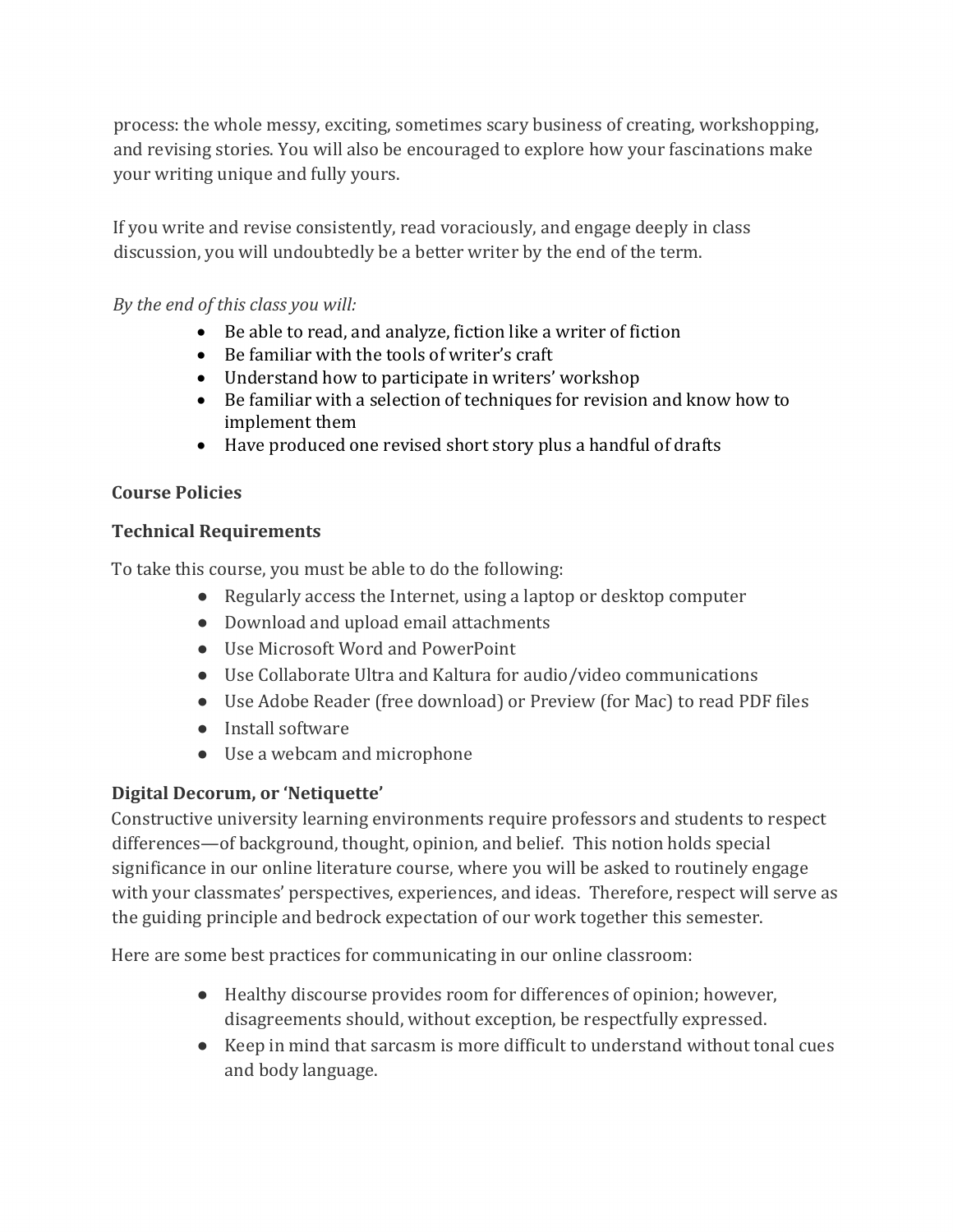- When you're replying to a discussion board post, please summarize the portion of the original post that has inspired your response.
- Avoid unnecessary repetition. Privilege concision and rely on the substance of your ideas to meet suggested word counts.
- Since our discussions will draw extensively from primary and secondary sources, be sure to clearly indicate direct quotes and, when possible, provide page numbers.
- $\bullet$  In the case of digital texts with unclear or ambiguous pagination, please clearly indicate the chapter to which you're referring.

The following content will not be permitted and will, furthermore, be referred for disciplinary action:

- Illegal materials
- Harassing or threatening comments
- Harmful, abusive, or sexually explicit statements

### **Submitting Assignments**

Dropbox assignments should use reader-friendly, 12-point fonts and should be submitted as Word or PDF files.

#### **Instructor Response Time**

I will check the course daily Monday through Friday and periodically during weekends. You can expect an email response from me within 48 hours of your message, and you can expect to receive grades on all assignments within one week of submission deadlines.

#### Late Work and Make-Up Work

All work should be turned in on the designated dates, at the specified times. I do not accept late work unless qualifying circumstances are discussed with me beforehand; I will grant extensions only when provided with at least 48-hours notice.

#### **Policy on Plagiarism**

Here is the English department's plagiarism policy: "Any teacher who discovers an act of plagiarism—"The appropriation or imitation of the language, ideas, and/or thoughts of another author, and representation of them as one's own original work' (*Random House*) *Dictionary of the English Language*)—has the right and responsibility to impose upon the guilty student an appropriate penalty, up to and including immediate assignments of a grade of F for the assigned essay and a grade of F for the course, and to report the incident to the Judicial Affairs Office. Respect for the work of others should encompass all formats, including print, electronic, and oral sources."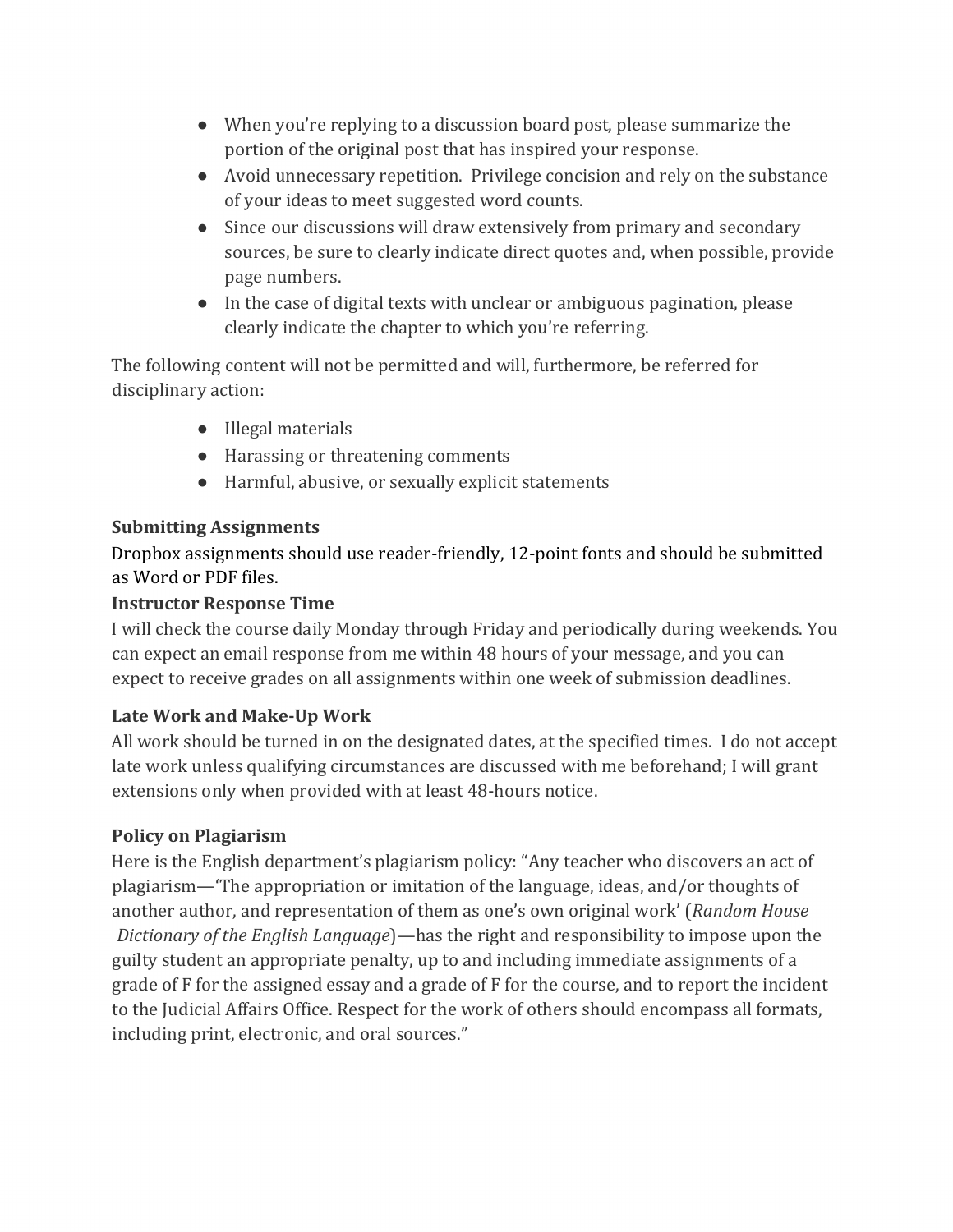#### **Academic Integrity**

Students are expected to maintain principles of academic integrity and conduct as defined in EIU's Code of Conduct (http://www.eiu.edu/judicial/studentconductcode.php). Violations will be reported to the Office of Student Standards.

#### **Students with Disabilities**

If you are a student with a documented disability in need of accommodations to fully participate in this class, please contact the Office of Student Disability Services (OSDS). All accommodations must be approved through OSDS. Please stop by McAfee Gym, room 1210, or call 217-581-6583 to make an appointment.

#### **Technical Support**

If you need assistance with D2L, call D2L Support toll free at  $1-877-325-7778$ . Support is available 24 hours a day, seven days a week. Email and Chat options are also available on the "My Home" page after logging in to D2L. Other D2L Resources, including a D2L Orientation course for students, are available on the "My Home" page. If you are experiencing less than optimal D2L Brightspace performance, review the D2L Brightspace Performance Checklist to assess the issue.

For technical questions related to other software, hardware, network issues, EIU NetID/password, or Panthermail, contact the ITS Helpdesk at 217-581-4357 during regular

business hours, or submit a help ticket at https://techsupport.eiu.edu/. If you have a question related to course content, please contact your instructor.

#### **Grading**

| <b>Assignment</b>                                                                                                                              | Grade                    | <b>Total Points</b> |
|------------------------------------------------------------------------------------------------------------------------------------------------|--------------------------|---------------------|
| Pre-Workshop Participation, Modules 1-4<br>(includes discussion board participation, D2L)<br>activity, writing exercises, & small assignments) | 20% (5% x 4)<br>modules) | 200                 |
| Workshop Participation, Modules 5-8 (includes<br>discussion board participation, D2L activity,<br>writing exercises, & small assignments)      | 10%                      | 100                 |
| <b>Workshop Submissions</b>                                                                                                                    | $20\%$ (10\% x 2)        | 200                 |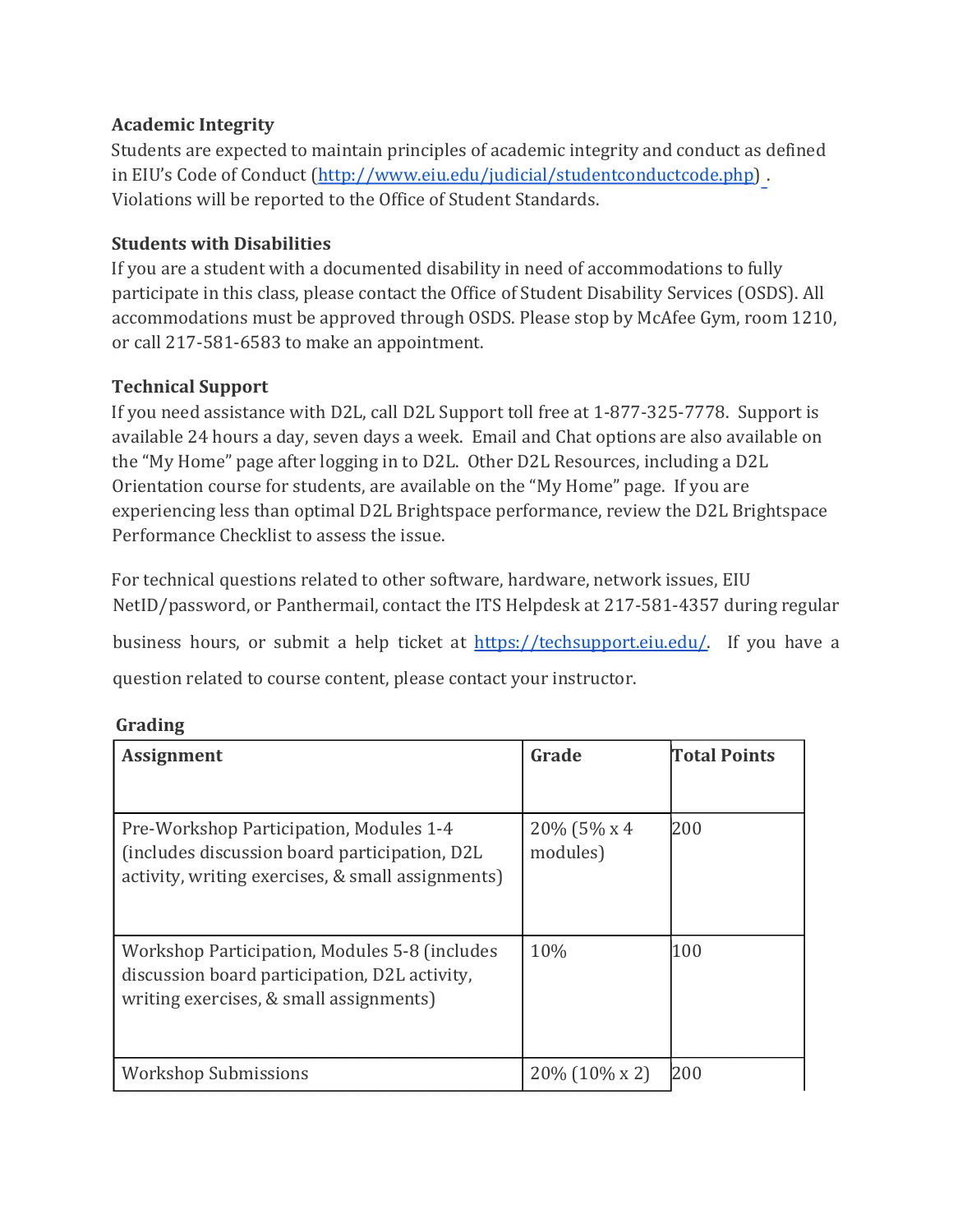| Workshop Feedback                                                              | 20%  | 200  |
|--------------------------------------------------------------------------------|------|------|
| Final Portfolio (2 revised stories &<br>accompanying 1-2 page craft statement) | 20%  | 200  |
| <b>Digital Presentation</b>                                                    | 10%  | 100  |
| <b>Total</b>                                                                   | 100% | 1000 |

| <b>Final Grade</b> | <b>Total Points/Percentage Grade</b> |
|--------------------|--------------------------------------|
| $\mathbf A$        | 895-1000 (90-100%)                   |
| $\bf{B}$           | 795-894 (80-89%)                     |
| C                  | 695-794 (70-79%)                     |
| D                  | 595-694 (60-69%)                     |
| F                  | $0-594(0-59%)$                       |

#### **Additional Support**

#### **Office Hours**

I will hold regular digital office hours at the times listed above, and I am always happy to speak with you—whether you have questions, want to brainstorm together, or simply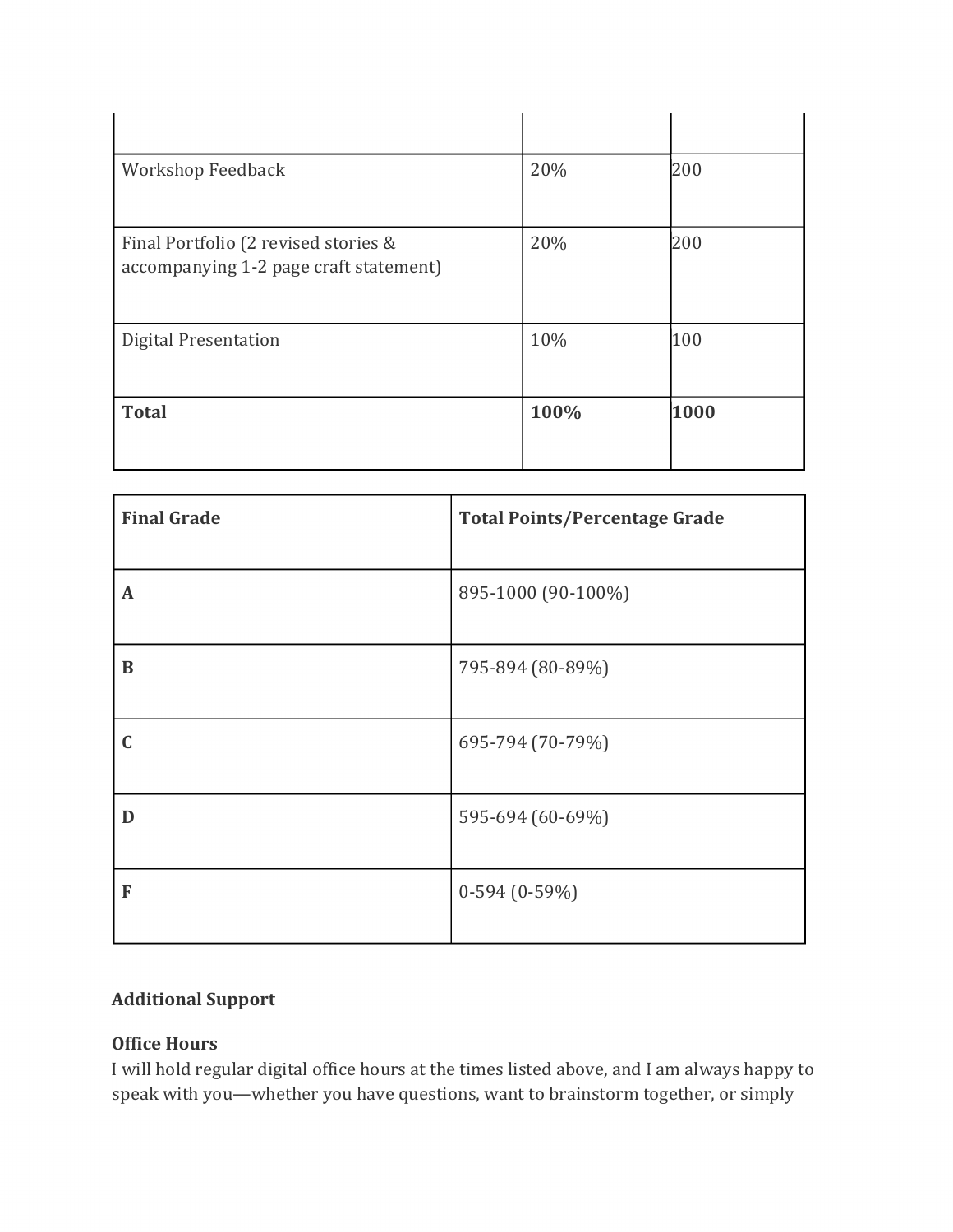would like to discuss one of our books. If the demands of your schedule prevent you from meeting during office hours, please contact me to make other arrangements—we will find a time that works well for both of us.

#### **The Writing Center**

I encourage you to use EIU's Writing Center located at 3110 Coleman Hall. This free service provides one-to-one conferences with writing center consultants who can help you with brainstorming, organizing, developing support, documenting your papers, and working with sentence-level concerns. The writing center is open to help any student from any major at any stage of his or her writing process, and its system of one-to-one conferences demonstrates value and respect for individual writers, all of whom can benefit from feedback about their works in progress.

To schedule an appointment, you can drop by the center (3110 Coleman Hall) or you can go to https://www.eiu.edu/writing/ or call 581-5929. Face-to-face Writing Center Hours are Mondays through Wednesdays 9 a.m.-3 p.m., Thursdays 9 a.m.-5 p.m., and Fridays 9 a.m.-3 p.m. Online Hours are Sundays-Thursdays 5 p.m.-9 p.m.

#### **The Student Success Center**

Students who are having difficulty achieving their academic goals are encouraged to contact the Student Success Center (www.eiu.edu/ $\sim$ success) for assistance with time management, text taking, note taking, avoiding procrastination, setting goals, and other skills to support academic achievement. The Student Success Center provides individualized consultations. To make an appointment, call 217-581-6696, or go to McAfee Gym, Room 1301.

#### **Schedule**

The dates below are tentative; I reserve the right to make adjustments for the benefit of the class.

| Module                                 | <b>Key Subjects &amp; Craft</b><br>Concepts                                     | <b>Materials &amp; Major</b><br><b>Assignments</b>   |
|----------------------------------------|---------------------------------------------------------------------------------|------------------------------------------------------|
| Module 1: August<br>23rd-September 5th | -- Why Short Stories?<br>-- What Are Short Stories?<br>--How Do You Write Them? | --Writing Fiction<br>--D2L Resources &<br>Activities |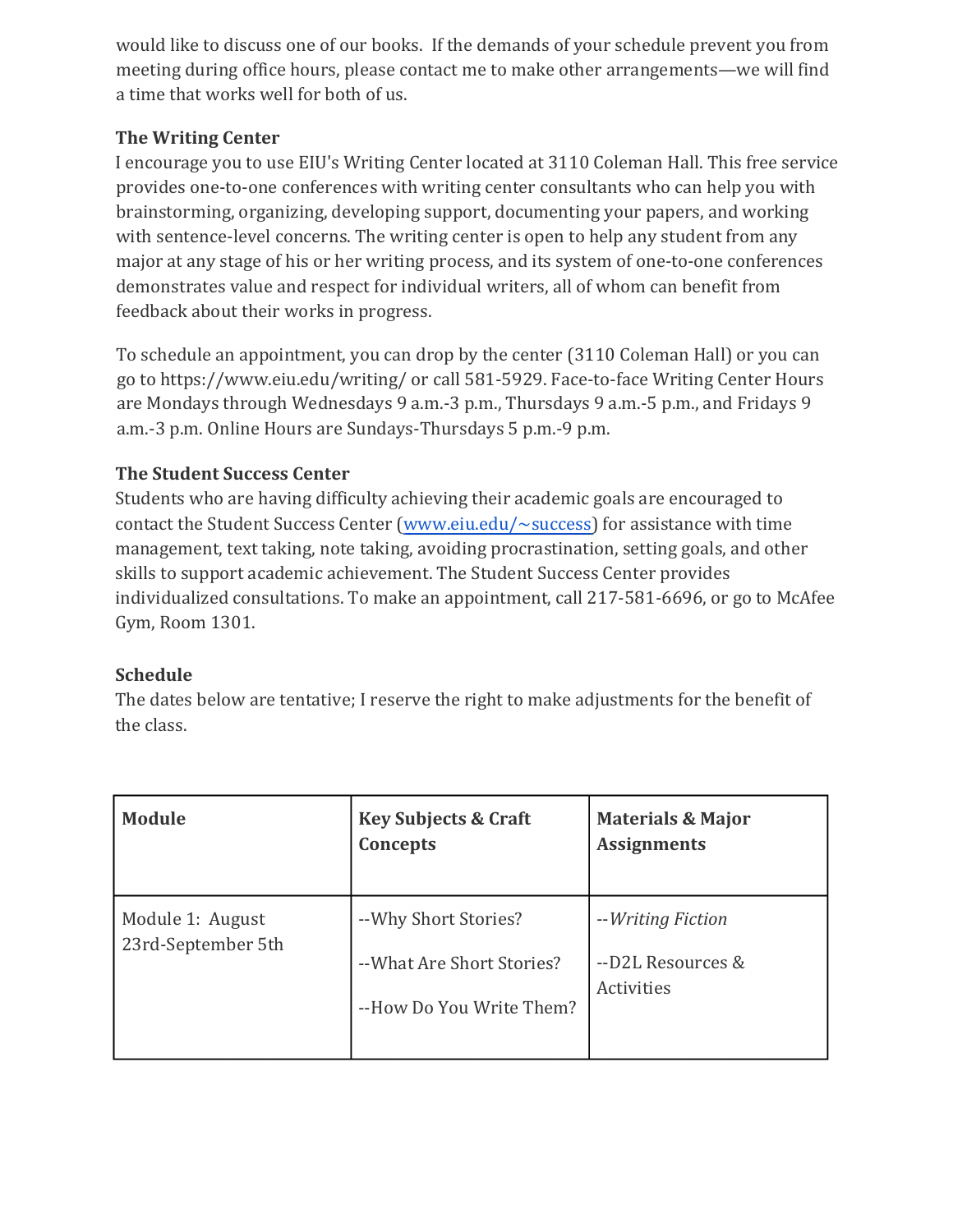| Module 2: September<br>7th-19th         | --Craft Concept: Character<br>--Craft Concept: Setting     | --Writing Fiction<br>--D2L Resources &<br>Activities                                                                 |
|-----------------------------------------|------------------------------------------------------------|----------------------------------------------------------------------------------------------------------------------|
| Module 3: September<br>20th-October 3rd | --Craft Concept:<br>Form/Time<br>--Craft: Plot             | --Writing Fiction<br>--D2L Resources &<br>Activities                                                                 |
| Module 4: October<br>4th-17th           | --Craft Concept: POV<br>--Craft Concept:<br>Dialogue/Voice | --Writing Fiction<br>--D2L Resources &<br>Activities<br>--Workshop Story #1 Due<br>by 11:59 on October 17th          |
| Module 5: October<br>18th-31st          | Workshops Round 1, Part A                                  | --Workshop Submissions<br>--D2L Resources &<br>Activities                                                            |
| Module 6: November<br>1st-14th          | Workshops Round 1, Part B                                  | --Workshop Submissions<br>--D2L Resources &<br>Activities<br>--Workshop Story #2 Due<br>by 11:59 on November<br>14th |